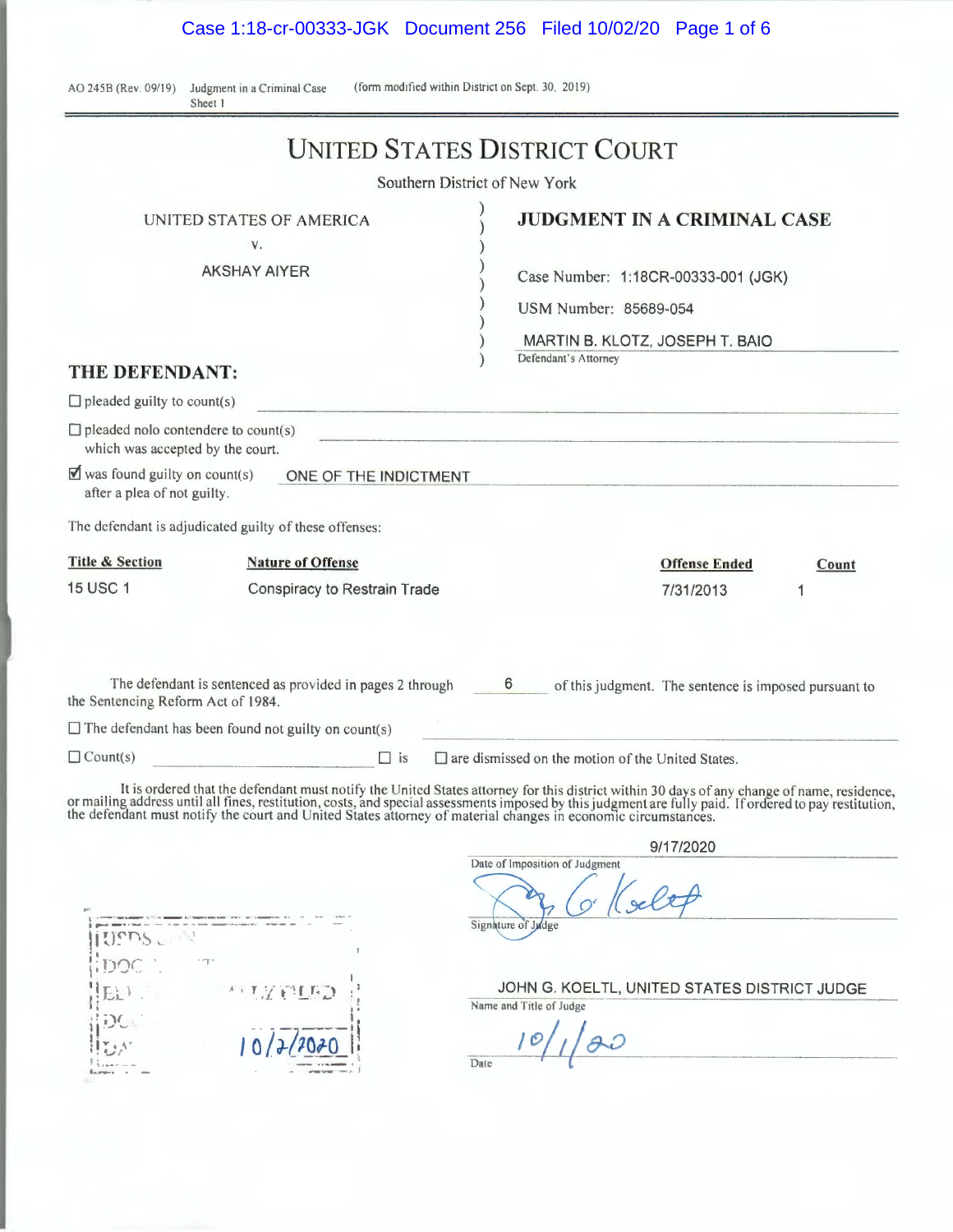|                       | DEFENDANT: AKSHAY AIYER<br>CASE NUMBER: 1:18CR-00333-001 (JGK)                                                                                                                                                                                                                                            |
|-----------------------|-----------------------------------------------------------------------------------------------------------------------------------------------------------------------------------------------------------------------------------------------------------------------------------------------------------|
|                       | <b>IMPRISONMENT</b>                                                                                                                                                                                                                                                                                       |
| total term of:        | The defendant is hereby committed to the custody of the Federal Bureau of Prisons to be imprisoned for a<br>Eight (8) months on Count 1.                                                                                                                                                                  |
| ☑                     | The court makes the following recommendations to the Bureau of Prisons:<br>--That the defendant be incarcerated in the New York City area, so that he may be close to his family.<br>-- That the defendant be incarcerated at a minimal security camp of the Bureau of Prisons in the New York City area. |
| u                     | The defendant is remanded to the custody of the United States Marshal.                                                                                                                                                                                                                                    |
| Ш<br>$\Box$<br>П      | The defendant shall surrender to the United States Marshal for this district:<br>$\Box$ a.m.<br>$\Box$ p.m.<br>at<br>on<br>and the same of the stage of the<br>as notified by the United States Marshal.                                                                                                  |
| M<br>☑<br>П<br>$\Box$ | The defendant shall surrender for service of sentence at the institution designated by the Bureau of Prisons:<br>before 2 p.m. on<br>12/4/2020<br>as notified by the United States Marshal.<br>as notified by the Probation or Pretrial Services Office.                                                  |
|                       | <b>RETURN</b>                                                                                                                                                                                                                                                                                             |
|                       | I have executed this judgment as follows:                                                                                                                                                                                                                                                                 |
|                       | <u> 1989 - James Maria Barbara, martxa</u><br>to the contract of the contract of the contract of the contract of the contract of the contract of the contract of the contract of the contract of the contract of the contract of the contract of the contract of the contrac<br>Defendant delivered on    |
|                       |                                                                                                                                                                                                                                                                                                           |
|                       | UNITED STATES MARSHAL                                                                                                                                                                                                                                                                                     |
|                       | DEPUTY UNITED STATES MARSHAL                                                                                                                                                                                                                                                                              |

# Case 1:18-cr-00333-JGK Document 256 Filed 10/02/20 Page 2 of 6

AO 245B (Rev. 09/19) Judgment in Criminal Case

Sheet 2 - Imprisonment

Judgment – Page  $2$  of 6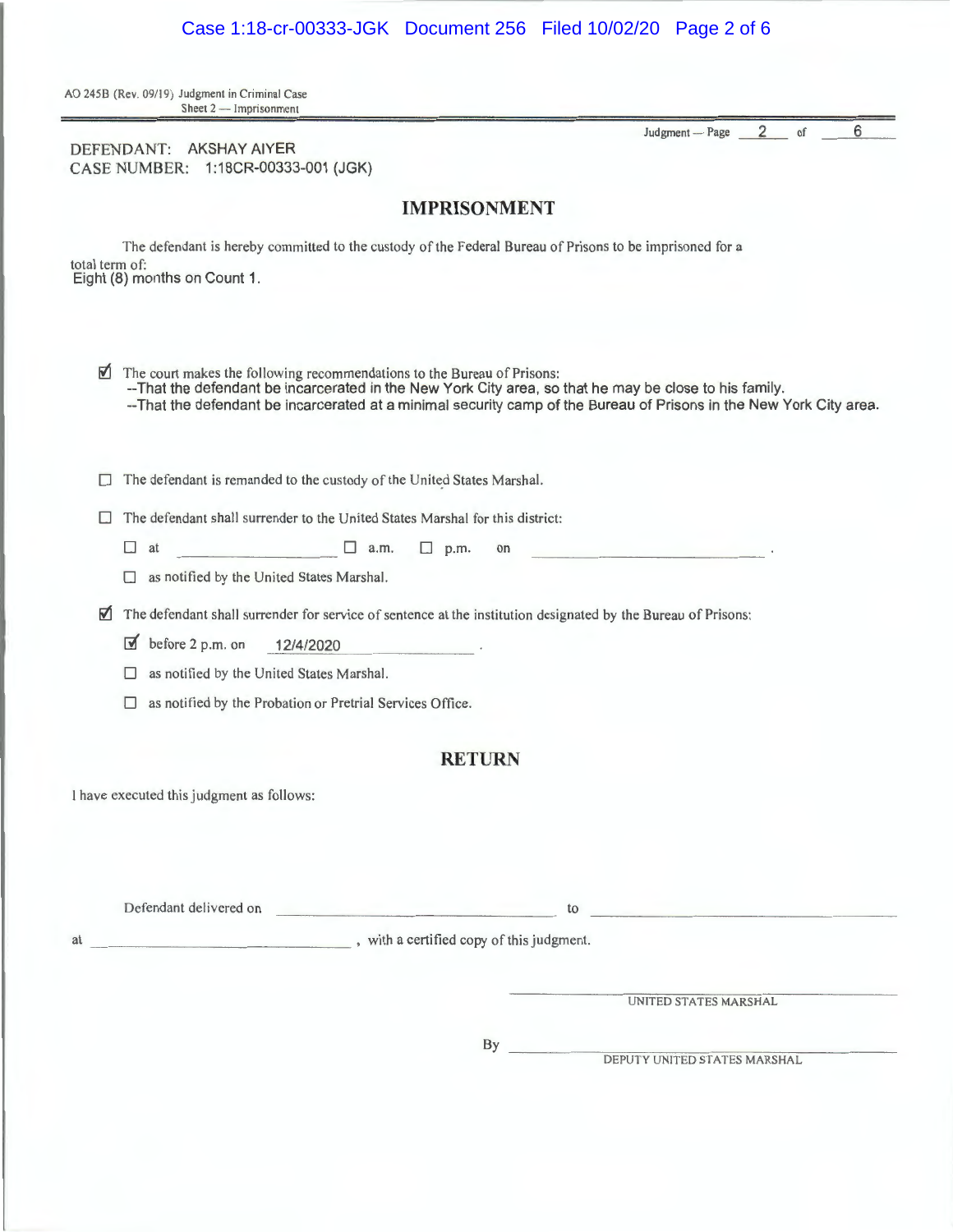AO 245B (Rev. 09/19) Judgment in a Criminal Case Sheet 3 - Supervised Release

DEFENDANT: AKSHAY AIYER CASE NUMBER: 1:18CR-00333-001 (JGK)

#### **SUPERVISED RELEASE**

Upon release from imprisonment, you will be on supervised release for a term of:

Two years on Count 1.

--The defendant shall not possess a firearm or destructive device, as defined in 18 USC 921.

--The defendant shall cooperate with the immigration authorities and comply with all immigration laws.

--The defendant shall pay a fine of \$150,000, payable within 30 days after the date of sentence.

### **MANDATORY CONDITIONS**

- 1. You must not commit another federal, state or local crime.
- 2. You must not unlawfully possess a controlled substance.
- 3. You must refrain from any unlawful use ofa controlled substance. You must submit to one drug test within 15 days of release from imprisonment and at least two periodic drug tests thereafter, as determined by the court.
	- $\square$  The above drug testing condition is suspended, based on the court's determination that you pose a low risk of future substance abuse. *(check* if *applicable)*
- 4.  $\Box$  You must make restitution in accordance with 18 U.S.C. §§ 3663 and 3663A or any other statute authorizing a sentence of restitution . *(check* if *applicable)*
- 5. **If** You must cooperate in the collection of DNA as directed by the probation officer. *(check if applicable)*
- 6. D You must comply with the requirements of the Sex Offender Registration and Notification Act (34 U.S.C. § 20901, *et seq.)* as directed by the probation officer, the Bureau of Prisons, or any state sex offender registration agency in the location where you reside, work, are a student, or were convicted of a qualifying offense. (check if applicable)
- 7. D You must participate in an approved program for domestic violence. *(check* if *applicable)*

You must comply with the standard conditions that have been adopted by this court as well as with any other conditions on the attached page.

Judgment-Page 3 of 6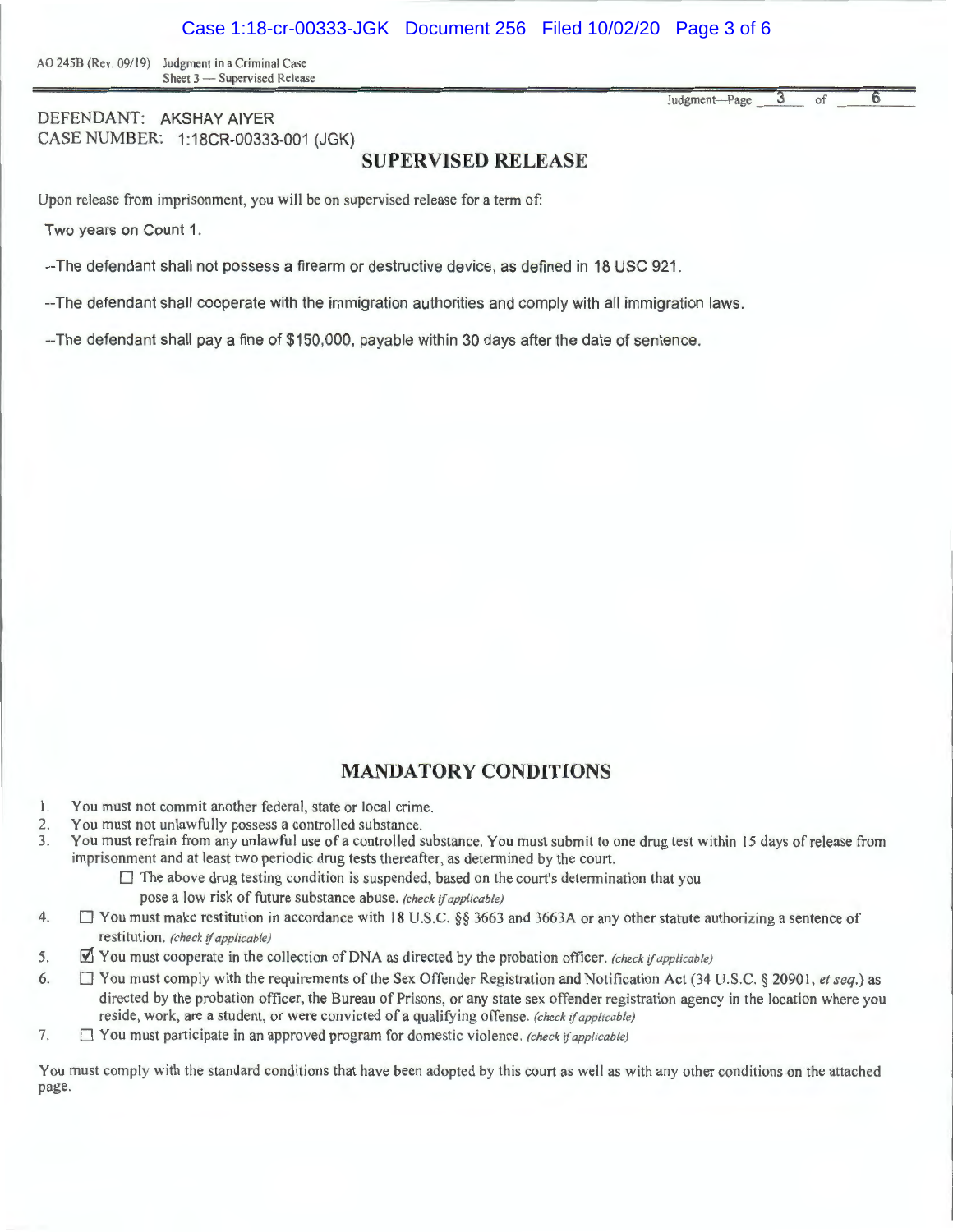AO 245B (Rev. 09/19) Judgment in a Criminal Case Sheet 3A - Supervised Release

Judgment- Page

 $4$  of 6

#### DEFENDANT: AKSHAY AIYER CASE NUMBER: 1 :18CR-00333-001 (JGK)

## **STANDARD CONDITIONS OF SUPERVISION**

As part of your supervised release, you must comply with the following standard conditions of supervision. These conditions are imposed because they establish the basic expectations for your behavior while on supervision and identify the minimum tools needed by probation officers to keep informed, report to the court about, and bring about improvements in your conduct and condition.

- I. You must report to the probation office in the federal judicial district where you are authorized to reside within 72 hours of your release from imprisonment, unless the probation officer instructs you to report to a different probation office or within a different time frame.
- 2. After initially reporting to the probation office, you will receive instructions from the court or the probation officer about how and when you must report to the probation officer, and you must report to the probation officer as instructed.
- 3. You must not knowingly leave the federal judicial district where you are authorized to reside without first getting permission from the court or the probation officer.
- 4. You must answer truthfully the questions asked by your probation officer.
- 5. You must live at a place approved by the probation officer. If you plan to change where you live or anything about your living arrangements (such as the people you live with), you must notify the probation officer at least IO days before the change. If notifying the probation officer in advance is not possible due to unanticipated circumstances, you must notify the probation officer within 72 hours of becoming aware of a change or expected change.
- 6. You must allow the probation officer to visit you at any time at your home or elsewhere, and you must permit the probation officer to take any items prohibited by the conditions of your supervision that he or she observes in plain view.
- 7. You must work full time (at least 30 hours per week) at a lawful type of employment, unless the probation officer excuses you from doing so. If you do not have full-time employment you must try to find full-time employment, unless the probation officer excuses you from doing so. If you plan to change where you work or anything about your work (such as your position or your job responsibilities), you must notify the probation officer at least 10 days before the change. If notifying the probation officer at least 10 days in advance is not possible due to unanticipated circumstances, you must notify the probation officer within 72 hours of becoming aware of a change or expected change.
- 8. You must not communicate or interact with someone you know is engaged in criminal activity. If you know someone has been convicted of a felony , you must not knowingly communicate or interact with that person without first getting the permission of the probation officer.
- 9. If you are arrested or questioned by a law enforcement officer, you must notify the probation officer within 72 hours.
- 10. You must not own, possess, or have access to a firearm, ammunition, destructive device, or dangerous weapon (i.e., anything that was designed, or was modified for, the specific purpose of causing bodily injury or death to another person such as nunchakus or tasers).
- 11 . You must not act or make any agreement with a law enforcement agency to act as a confidential human source or informant without first getting the permission of the court.
- 12. You must follow the instructions of the probation officer related to the conditions of supervision.

### **U.S. Probation Office Use Only**

A U.S. probation officer has instructed me on the conditions specified by the court and has provided me with a written copy of this judgment containing these conditions. For further information regarding these conditions, see *Overview of Probation and Supervised Release Conditions,* available at: www.uscourts.gov.

Defendant's Signature  $\frac{1}{2}$   $\frac{1}{2}$   $\frac{1}{2}$   $\frac{1}{2}$   $\frac{1}{2}$   $\frac{1}{2}$   $\frac{1}{2}$   $\frac{1}{2}$   $\frac{1}{2}$   $\frac{1}{2}$   $\frac{1}{2}$   $\frac{1}{2}$   $\frac{1}{2}$   $\frac{1}{2}$   $\frac{1}{2}$   $\frac{1}{2}$   $\frac{1}{2}$   $\frac{1}{2}$   $\frac{1}{2}$   $\frac{1}{2}$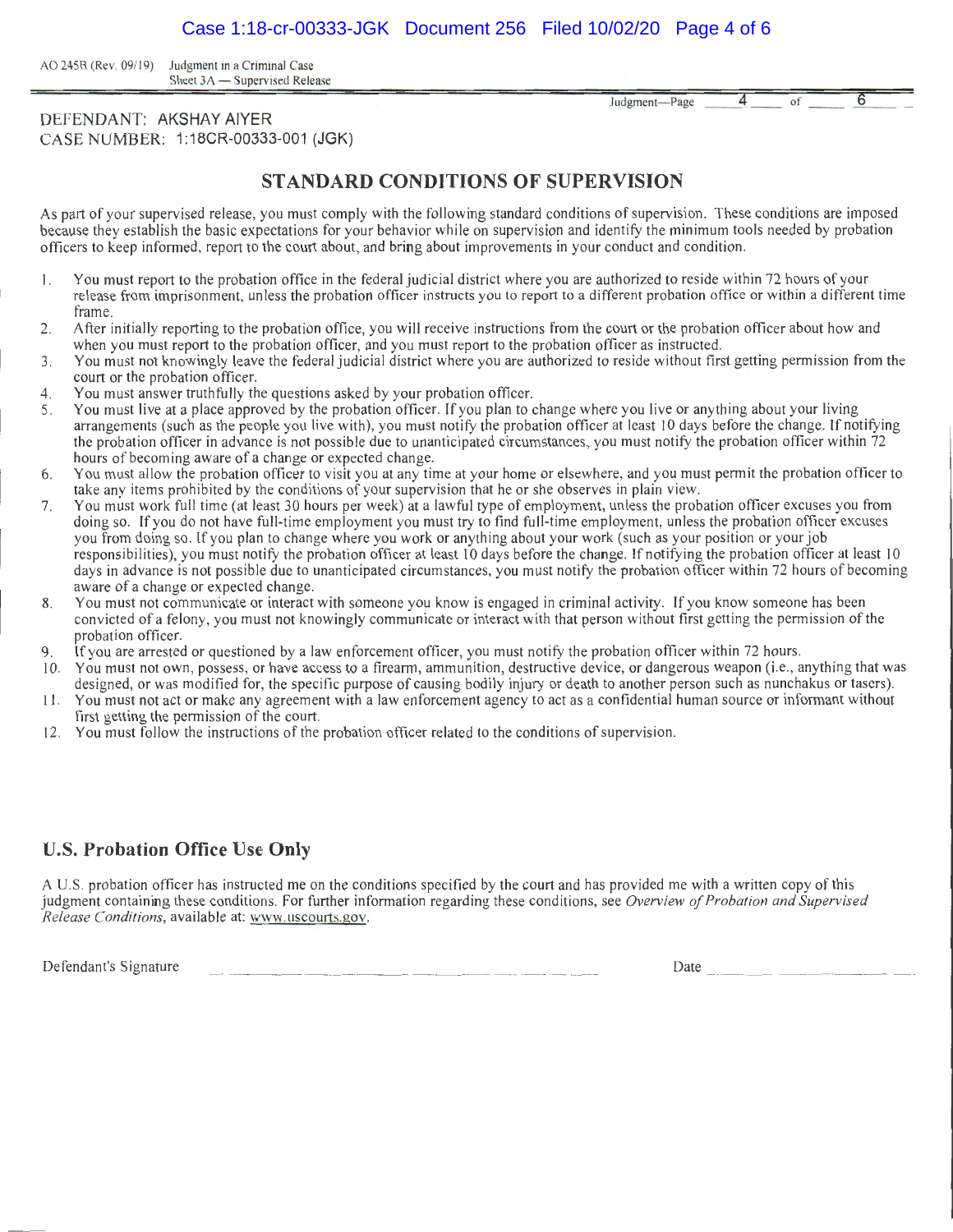|               |                                                                                                                                                                                                                                                                                                                                                                | DEFENDANT: AKSHAY AIYER<br>CASE NUMBER: 1:18CR-00333-001 (JGK) |                                                                                                                           |               |                     | <b>CRIMINAL MONETARY PENALTIES</b>         | Judgment - Page            | 5<br>6<br>of                                                                                                                                                                                                                     |
|---------------|----------------------------------------------------------------------------------------------------------------------------------------------------------------------------------------------------------------------------------------------------------------------------------------------------------------------------------------------------------------|----------------------------------------------------------------|---------------------------------------------------------------------------------------------------------------------------|---------------|---------------------|--------------------------------------------|----------------------------|----------------------------------------------------------------------------------------------------------------------------------------------------------------------------------------------------------------------------------|
|               |                                                                                                                                                                                                                                                                                                                                                                |                                                                | The defendant must pay the total criminal monetary penalties under the schedule of payments on Sheet 6.                   |               |                     |                                            |                            |                                                                                                                                                                                                                                  |
| <b>TOTALS</b> | S                                                                                                                                                                                                                                                                                                                                                              | Assessment<br>100.00                                           | Restitution<br>\$.                                                                                                        |               | Fine<br>150,000.00  | S                                          | <b>AVAA Assessment*</b>    | <b>JVTA Assessment*</b><br>S                                                                                                                                                                                                     |
|               |                                                                                                                                                                                                                                                                                                                                                                | entered after such determination.                              | The determination of restitution is deferred until                                                                        |               |                     |                                            |                            | . An Amended Judgment in a Criminal Case (AO 245C) will be                                                                                                                                                                       |
|               |                                                                                                                                                                                                                                                                                                                                                                |                                                                | The defendant must make restitution (including community restitution) to the following payees in the amount listed below. |               |                     |                                            |                            |                                                                                                                                                                                                                                  |
|               |                                                                                                                                                                                                                                                                                                                                                                | before the United States is paid.                              |                                                                                                                           |               |                     |                                            |                            | If the defendant makes a partial payment, each payee shall receive an approximately proportioned payment, unless specified otherwise in<br>the priority order or percentage payment column below. However, pursuant to 18 U.S.C. |
|               | <b>Name of Payee</b>                                                                                                                                                                                                                                                                                                                                           |                                                                |                                                                                                                           | Total Loss*** |                     |                                            | <b>Restitution Ordered</b> | <b>Priority or Percentage</b>                                                                                                                                                                                                    |
|               |                                                                                                                                                                                                                                                                                                                                                                |                                                                |                                                                                                                           |               |                     |                                            |                            |                                                                                                                                                                                                                                  |
| <b>TOTALS</b> |                                                                                                                                                                                                                                                                                                                                                                | \$                                                             |                                                                                                                           | 0.00          | $\mathbb{S}$        |                                            | 0.00                       |                                                                                                                                                                                                                                  |
| <b>COL</b>    |                                                                                                                                                                                                                                                                                                                                                                |                                                                | Restitution amount ordered pursuant to plea agreement \$                                                                  |               |                     |                                            |                            |                                                                                                                                                                                                                                  |
|               | The defendant must pay interest on restitution and a fine of more than \$2,500, unless the restitution or fine is paid in full before the<br>fifteenth day after the date of the judgment, pursuant to 18 U.S.C. § 3612(f). All of the payment options on Sheet 6 may be subject<br>to penalties for delinquency and default, pursuant to 18 U.S.C. § 3612(g). |                                                                |                                                                                                                           |               |                     |                                            |                            |                                                                                                                                                                                                                                  |
|               | The court determined that the defendant does not have the ability to pay interest and it is ordered that:                                                                                                                                                                                                                                                      |                                                                |                                                                                                                           |               |                     |                                            |                            |                                                                                                                                                                                                                                  |
|               |                                                                                                                                                                                                                                                                                                                                                                |                                                                | the interest requirement is waived for the                                                                                | $\Box$ fine   | $\Box$ restitution. |                                            |                            |                                                                                                                                                                                                                                  |
|               |                                                                                                                                                                                                                                                                                                                                                                | the interest requirement for the                               | П<br>fine                                                                                                                 |               |                     | $\Box$ restitution is modified as follows: |                            |                                                                                                                                                                                                                                  |